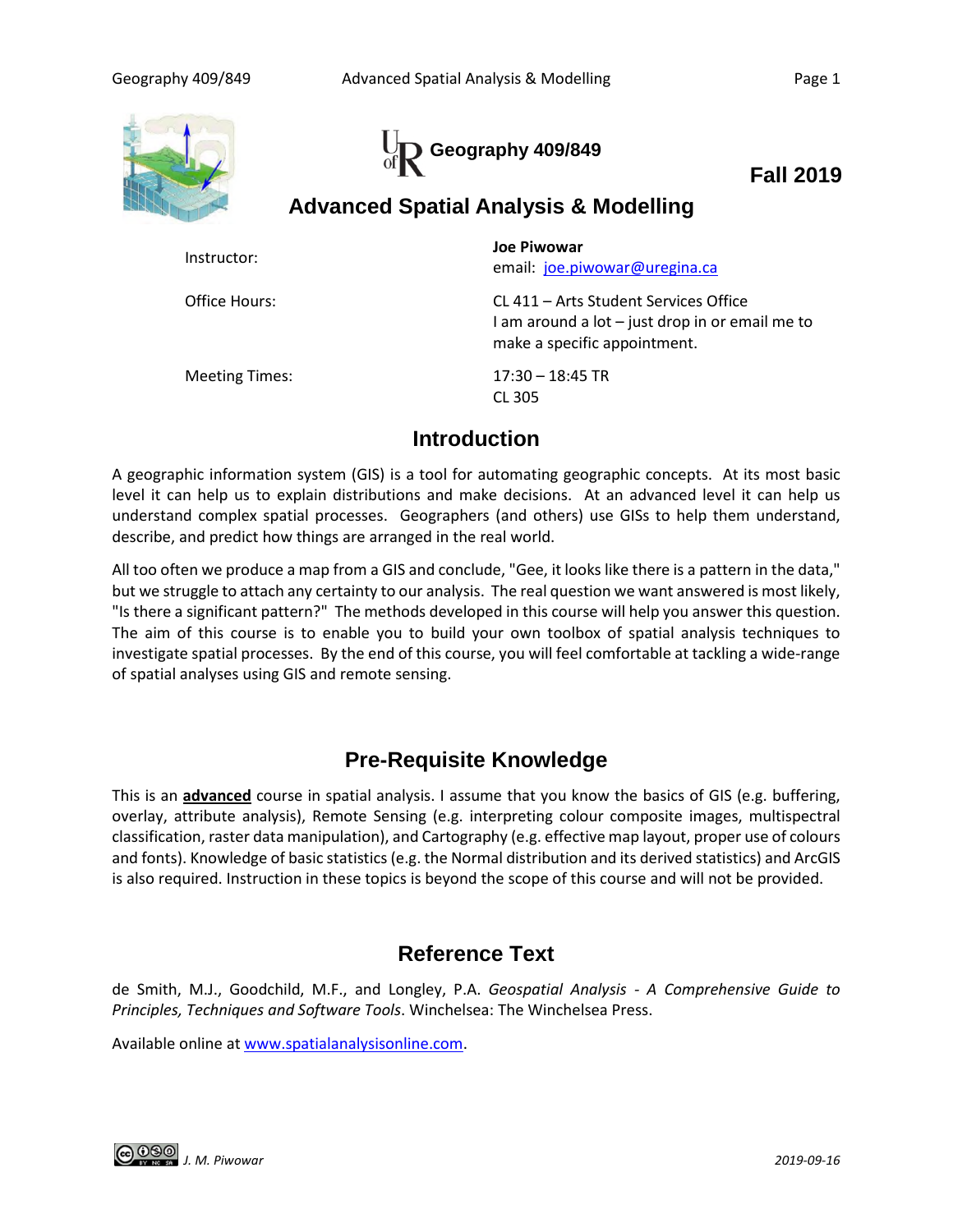## **Coursework & Grading**

| <b>Lab Assignments</b>                                                                                                                     | 50%               |
|--------------------------------------------------------------------------------------------------------------------------------------------|-------------------|
| There are 10 lab assignments; each assignment contributes 5% to your course grade.                                                         | $(10 \times 5\%)$ |
| <b>GIS Software/Tool Presentation</b>                                                                                                      | 5%                |
| <b>Research Proposal</b>                                                                                                                   | 5%                |
| Research Paper*                                                                                                                            | 40%               |
| A research paper demonstrating the development and application of advanced spatial<br>analysis techniques to address a geographic problem. |                   |
| *This is a core course activity: your research paper must receive a passing grade for<br>you to receive a passing grade for the course.    |                   |

## *Lab Assignments*

There are 10 lab assignments. Some labs are long (10 hours); others are much shorter (2-3 hours). You will have 2 weeks to complete each lab. However, since new labs are distributed each week, you will always have 2 labs to work on.

Labs will have their due date clearly printed at the top of page 1. They are due at the start of the class on that day. Be sure to budget your work time accordingly.

Unless otherwise specified, all labs must be completed using the software ArcGIS Pro.

You are encouraged to work together to solve course related problems and issues. All submitted work, however, must be original (i.e. using your own words and map designs) unless otherwise specified.

## *GIS Software/Tool Presentation*

Although ArcGIS is arguably the dominant GIS in the world, it is not the only spatial analysis system out there. I would like you to learn about another spatial analysis system or toolbox and demonstrate its capabilities to the class. Your demonstration should be between 15-30 minutes in length and cover (at least) the following topics:

- Purpose of the software/toolbox
- Cost (Many developers of commercial packages do not publish pricelists, so if the price of the system is not online at least note if it is completely free, has a free trial version, or only available for purchase.)
- Currency (i.e. Date of last release)
- System requirements (e.g. What platform does it run on? Does it require other software to run?)
- Your thoughts about using this software (e.g. How easy was it to learn/use? How good is its documentation? How robust is its functionality? Would you recommend it to others?)

Prepare a 1-page summary of the above points and hand it in to me at the start of your demonstration. Check **UR Courses** for your presentation date.

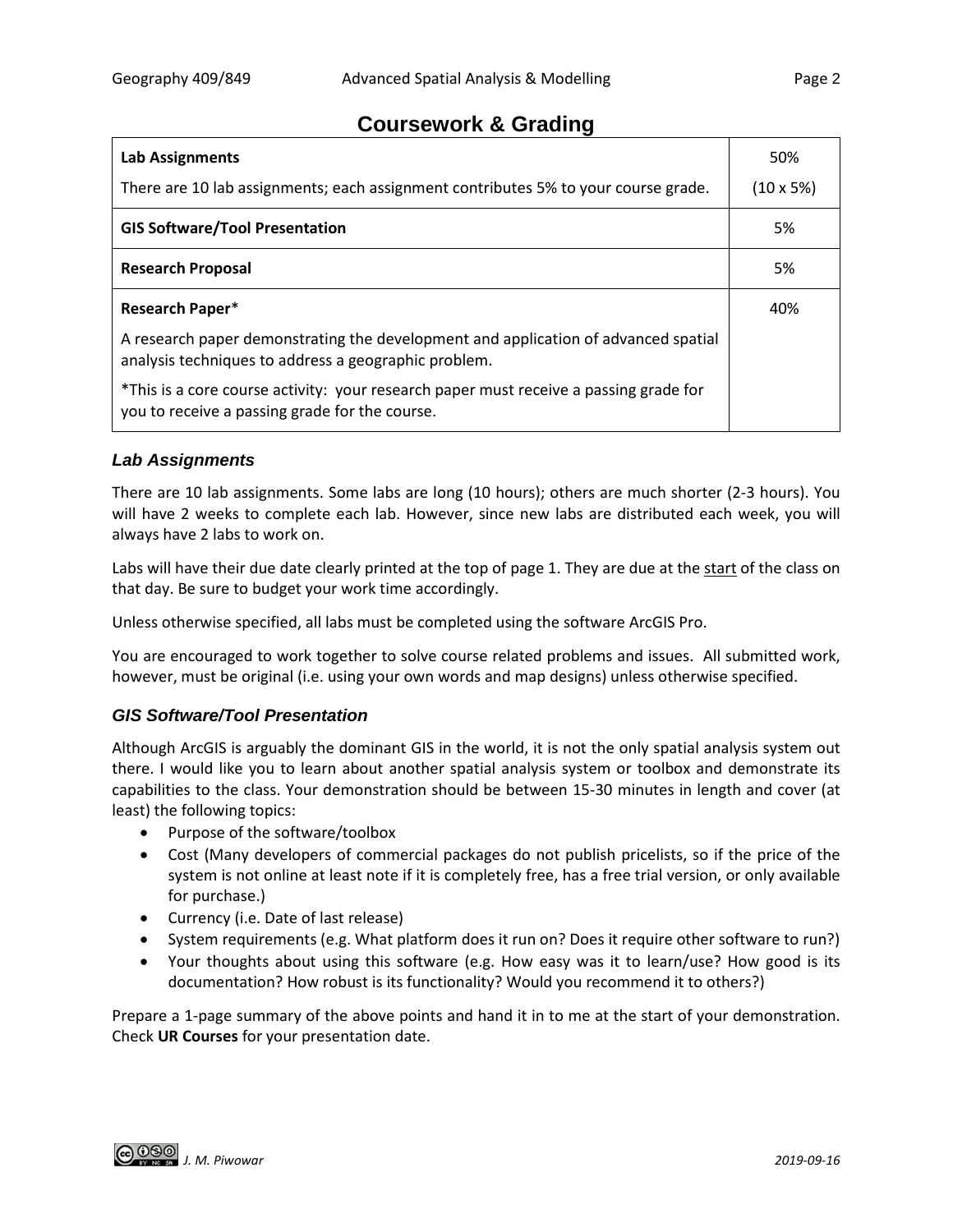Tips:

- The course textbook has good list of GIS software at [https://www.spatialanalysisonline.com/software.html.](https://www.spatialanalysisonline.com/software.html)
- Don't just focus on the free software in this list; many commercial packages have demo versions that you can try for free.
- Some software comes as fully-functional systems; other are software tools that you need to link with other software to use them.
- You will need to install this software on your own computer in order to try it out. Preferably, your own computer will be a laptop that you can bring to class for your demonstration. If you don't have a capable laptop, you may create a PowerPoint presentation showing how you used the program.
- You do not need to provide an extensive review; You only need to explore/demonstrate some basic functionality (e.g. display some data and perform a simple task like creating a buffer).
- You may present GIS software that someone else has already presented, however, your presentation must be original.

### *Research Paper*

You are to complete research on a topic, selected from the lists below, and write a research paper describing your work. You may choose a different topic, but you must get my approval first.

| <b>GEOG 409</b>                                                                                                                                                                                                                                                                                                                                                                                                                                                                                                                                  | <b>GEOG 849</b>                                                                                                                                                                                                                                                                                                                                                                                                                                                                                                                              |
|--------------------------------------------------------------------------------------------------------------------------------------------------------------------------------------------------------------------------------------------------------------------------------------------------------------------------------------------------------------------------------------------------------------------------------------------------------------------------------------------------------------------------------------------------|----------------------------------------------------------------------------------------------------------------------------------------------------------------------------------------------------------------------------------------------------------------------------------------------------------------------------------------------------------------------------------------------------------------------------------------------------------------------------------------------------------------------------------------------|
| Indices are useful tools for summarizing the effects<br>of several variables simultaneously.<br>They are<br>widely used in environmental, economic, and<br>sociological analyses.<br>You are to pick an index and compute its value over<br>a defined region. You may choose any index you<br>wish and specify the area over which you will<br>analyze it. Some of the more popular indices are<br>listed below, along with one or two resources to get<br>you started. You will need to search out more<br>information for your selected index. | The goal of a GIS analysis is finding where<br>something occurs. The goal of a regression analysis<br>is understanding why something occurs. With<br>both, you can determine factors that influence<br>patterns and predict how the pattern will change<br>in the future.<br>Geographically Weighted Regression (GWR; also<br>known as Spatial Regression) is a tool that can be<br>used to explain why a particular spatial pattern<br>exists or to model the distribution of a feature so<br>that you can predict where it might be found. |
| You will find that some indices already have<br>calculated values online. For the purposes of this<br>course, you must calculate your own index values<br>and do your own GIS analysis.<br>You are not restricted to using the indices in this list.<br>If you know of another index you wish to use, please<br>ask me. Also, you are not restricted to calculating<br>the index the same way as someone else has (in<br>particular, this might arise if you can't find all the<br>data necessary). If your calculations do deviate              | You are to complete a GWR for a variable of your<br>choice. Its OK to select a variable that has already<br>been analyzed by someone else, but you must<br>choose a different geographic region for your<br>research.<br>You can learn the basics of GWR by reading some<br>of the resources listed below. An online search will<br>produce many other resources as well.                                                                                                                                                                    |

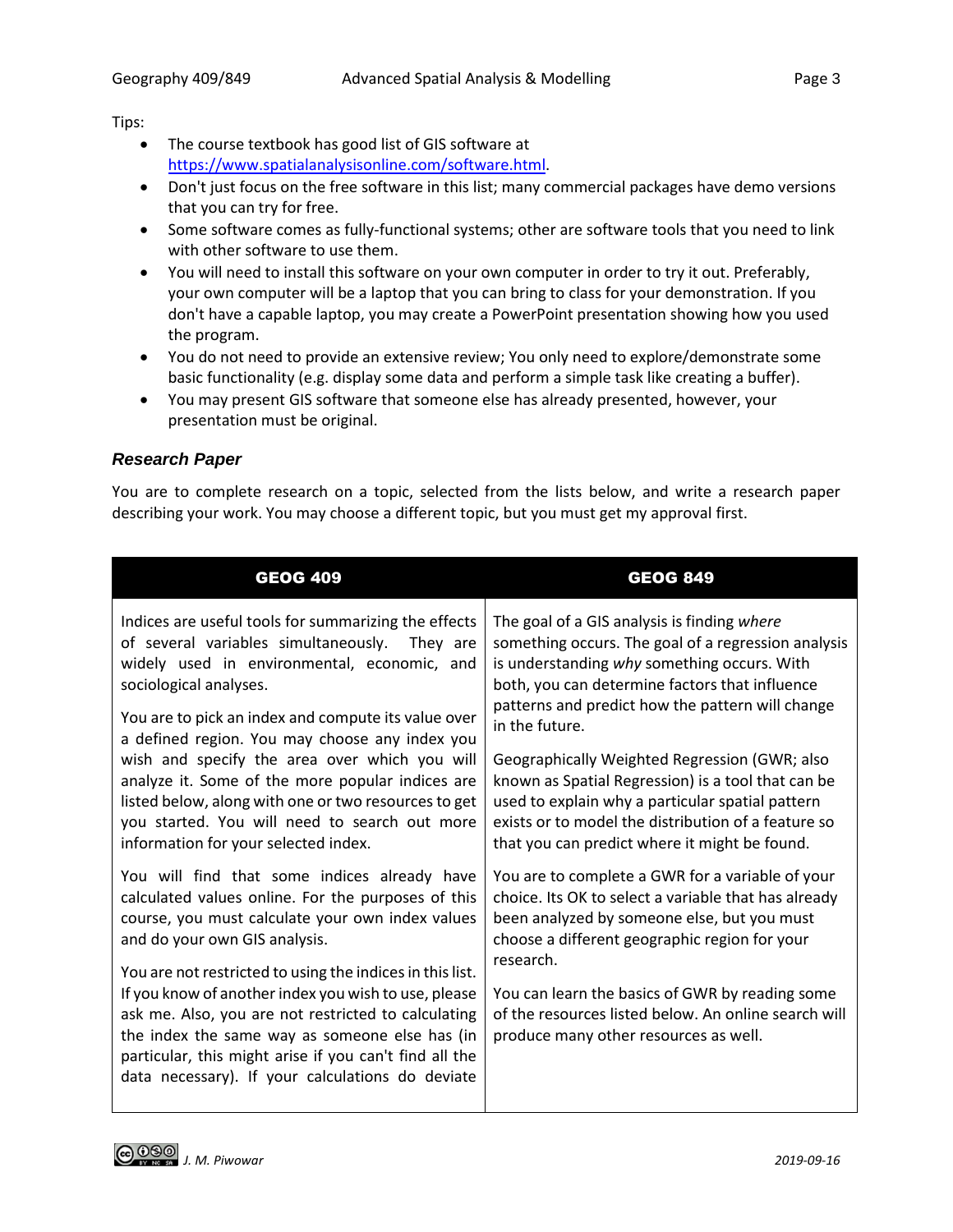|                                              | from those in the published literature, be sure to         | <b>Regression Analysis Basics</b><br>$\bullet$                       |  |  |
|----------------------------------------------|------------------------------------------------------------|----------------------------------------------------------------------|--|--|
|                                              | explain how your results might be different.               | An introduction to using regression analysis<br>$\bullet$            |  |  |
| <b>Natural Amenities Index</b>               |                                                            | with spatial data                                                    |  |  |
|                                              | https://www.ers.usda.gov/data-<br>O                        | <b>Tips and Tricks for Finding a Good Model using</b><br>$\bullet$   |  |  |
|                                              | products/natural-amenities-scale/                          | <b>OLS and GWR</b>                                                   |  |  |
|                                              | <b>Market Potential Analysis</b>                           | <b>Applying GWR in Real Estate Analysis</b><br>٠                     |  |  |
|                                              | http://www.directionsmag.com/entry/a-<br>O                 | <b>Regression Analysis Using ArcGIS</b><br>٠                         |  |  |
|                                              | market-potential-gis-case-study-market-                    | <b>GWR Explained</b><br>$\bullet$                                    |  |  |
|                                              | potential-analysis-for-check-cashi/122646                  | Software for geographically weighted<br>$\bullet$                    |  |  |
|                                              | Crime index                                                | regression modelling<br>The geography of online lending<br>$\bullet$ |  |  |
|                                              | https://www.numbeo.com/crime/indices<br>O                  | Was geography a factor in the 2016 US<br>$\bullet$                   |  |  |
|                                              | explained.jsp                                              | election?                                                            |  |  |
|                                              | http://www.statcan.gc.ca/pub/85-561-<br>O                  |                                                                      |  |  |
|                                              | m/85-561-m2008015-eng.htm                                  |                                                                      |  |  |
|                                              | https://en.wikipedia.org/wiki/Crime_statis                 |                                                                      |  |  |
|                                              | O                                                          |                                                                      |  |  |
|                                              | tics                                                       |                                                                      |  |  |
|                                              | Vulnerable Localities Index (crime analysis)               |                                                                      |  |  |
|                                              | http://www.ucl.ac.uk/jdibrief/analysis/Vul<br>O            |                                                                      |  |  |
|                                              | nerable-Localities-Index                                   |                                                                      |  |  |
|                                              | Social Vulnerability Index                                 |                                                                      |  |  |
|                                              | https://svi.cdc.gov/<br>O                                  |                                                                      |  |  |
|                                              | <b>Natural Hazards Risk</b>                                |                                                                      |  |  |
|                                              | http://preview.grid.unep.ch/index.php?pr<br>O              |                                                                      |  |  |
|                                              | eview=home⟨=eng                                            |                                                                      |  |  |
|                                              | <b>Environmental Indicators</b>                            |                                                                      |  |  |
|                                              | https://www.oecd.org/env/indicators-<br>O                  |                                                                      |  |  |
|                                              | modelling-outlooks/37551205.pdf                            |                                                                      |  |  |
|                                              | Park Score                                                 |                                                                      |  |  |
|                                              | http://parkscore.tpl.org/<br>O                             |                                                                      |  |  |
|                                              | <b>Urban Rank Mobility Index</b>                           |                                                                      |  |  |
|                                              | https://en.wikipedia.org/wiki/Rank mobili<br>O             |                                                                      |  |  |
|                                              | ty index                                                   |                                                                      |  |  |
|                                              | https://www.hindawi.com/journals/usr/20<br>O<br>12/162965/ |                                                                      |  |  |
| <b>Opportunity Atlas</b>                     |                                                            |                                                                      |  |  |
|                                              | https://www.opportunityatlas.org/<br>O                     |                                                                      |  |  |
|                                              | <b>Global Peace Index</b>                                  |                                                                      |  |  |
|                                              | http://visionofhumanity.org/indexes/glo                    |                                                                      |  |  |
|                                              | bal-peace-index/                                           |                                                                      |  |  |
|                                              | Other Government of Canada indices:                        |                                                                      |  |  |
| https://open.canada.ca/data/en/dataset?<br>O |                                                            |                                                                      |  |  |
|                                              | portal_type=dataset&q=index&collection=                    |                                                                      |  |  |
|                                              | geogratis& organization_limit=0                            |                                                                      |  |  |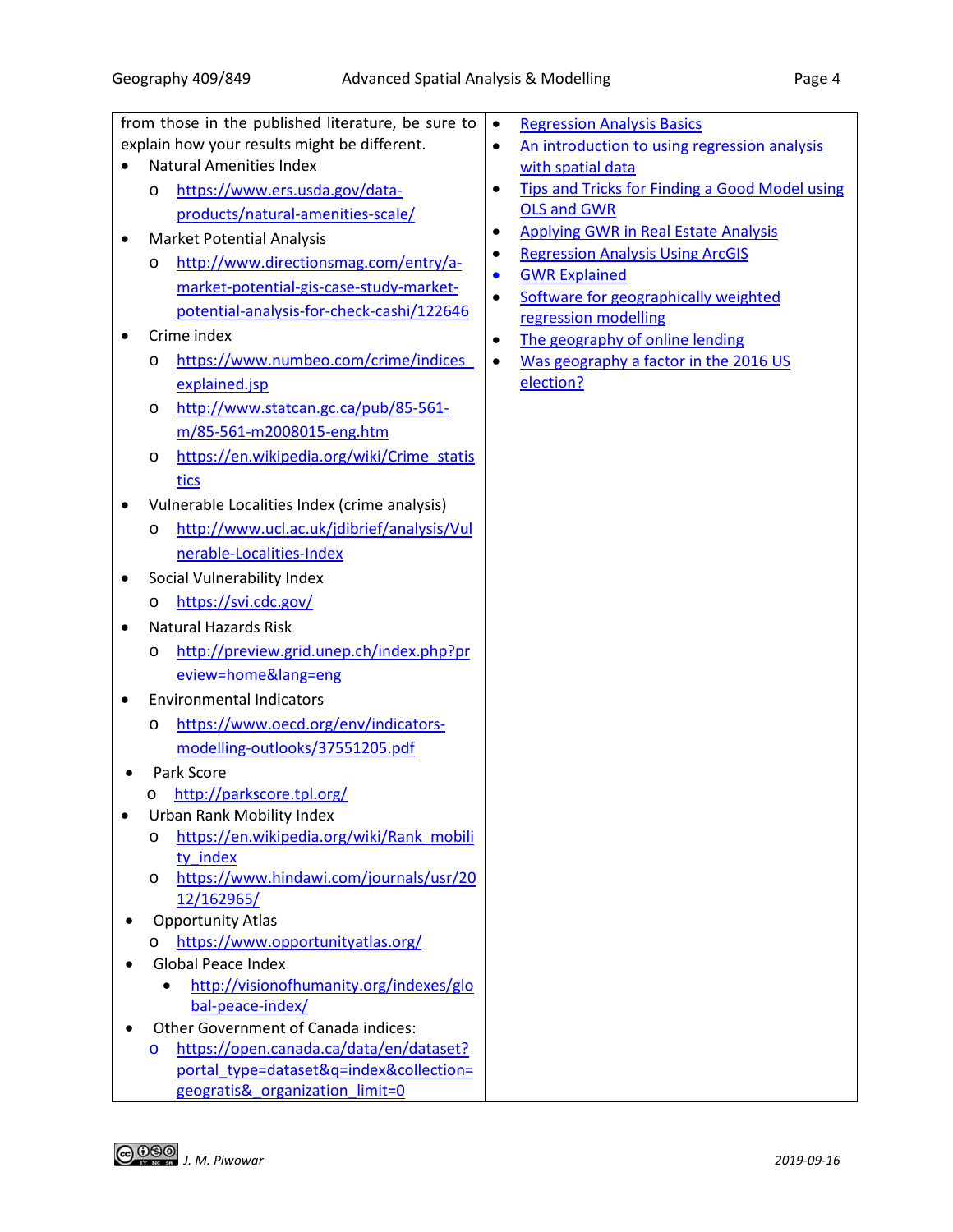| <b>GEOG 409</b>                                                                                                                                                                                                                                                                                                                                                                                                                                                                                                                                                                                                                                                                                                          | <b>GEOG 849</b>                                                                                                                                                                                                                                                                                                                                                                                                                                                                                                                                                                                                                                                                                                           |  |  |
|--------------------------------------------------------------------------------------------------------------------------------------------------------------------------------------------------------------------------------------------------------------------------------------------------------------------------------------------------------------------------------------------------------------------------------------------------------------------------------------------------------------------------------------------------------------------------------------------------------------------------------------------------------------------------------------------------------------------------|---------------------------------------------------------------------------------------------------------------------------------------------------------------------------------------------------------------------------------------------------------------------------------------------------------------------------------------------------------------------------------------------------------------------------------------------------------------------------------------------------------------------------------------------------------------------------------------------------------------------------------------------------------------------------------------------------------------------------|--|--|
| <b>Research Proposal - Due November 5</b>                                                                                                                                                                                                                                                                                                                                                                                                                                                                                                                                                                                                                                                                                | <b>Research Proposal - Due November 5</b>                                                                                                                                                                                                                                                                                                                                                                                                                                                                                                                                                                                                                                                                                 |  |  |
| Your proposal must include:                                                                                                                                                                                                                                                                                                                                                                                                                                                                                                                                                                                                                                                                                              | Your proposal must include:                                                                                                                                                                                                                                                                                                                                                                                                                                                                                                                                                                                                                                                                                               |  |  |
| A working title for your paper.<br>1.                                                                                                                                                                                                                                                                                                                                                                                                                                                                                                                                                                                                                                                                                    | A working title for your paper.<br>1.                                                                                                                                                                                                                                                                                                                                                                                                                                                                                                                                                                                                                                                                                     |  |  |
| A statement of the Objective(s) of your<br>2.<br>research (i.e. what are you going to try and<br>show by applying your index).                                                                                                                                                                                                                                                                                                                                                                                                                                                                                                                                                                                           | 2. A statement of the Objective(s) of your<br>research (i.e. what are you going to try and<br>show by modelling your variable).                                                                                                                                                                                                                                                                                                                                                                                                                                                                                                                                                                                           |  |  |
| A list of all the data you will need to compute<br>3.<br>your index. Your list should include:<br>Dataset name(s)<br>$\circ$<br>Source organization(s) (where did you get<br>$\circ$<br>them from?)<br>URL or other locator for the data (e.g.<br>$\circ$<br>DVD)<br>A statement affirming to me that you have<br>$\circ$<br>downloaded, or otherwise obtained, these<br>data and they are now on your computer.                                                                                                                                                                                                                                                                                                         | A list of all the data you will need to complete<br>3.<br>the GWR. Your list should include:<br>Dataset name(s)<br>O<br>Source organization(s) (where did you get<br>O<br>them from?)<br>URL or other locator for the data (e.g.<br>O<br>DVD)<br>A statement affirming to me that you have<br>$\circ$<br>downloaded, or otherwise obtained, these<br>data and they are now on your computer.                                                                                                                                                                                                                                                                                                                              |  |  |
| A summary of at least 5 articles that describe<br>4.<br>your index and its application.<br>Your reviews should include descriptions - in<br>your own words - of the following (if<br>applicable):<br>purpose of the study;<br>$\circ$<br>data used;<br>$\circ$<br>analysis methods;<br>$\circ$<br>results; and<br>$\circ$<br>conclusions.<br>O<br>At least 3 of your articles must come from<br>refereed journals.<br>Each review must be at least 250 words long<br>and be written in grammatically correct prose<br>(i.e. do not use bullet points).<br>Include a complete bibliographic reference for<br>each article. I don't care what bibliographic<br>style you use, if you use it correctly and<br>consistently. | A summary of at least 10 articles that describe<br>4.<br>your index and its application.<br>Your reviews should include descriptions - in<br>your own words - of the following (if<br>applicable):<br>purpose of the study;<br>$\circ$<br>data used;<br>$\circ$<br>analysis methods;<br>$\circ$<br>results; and<br>$\circ$<br>conclusions.<br>O<br>At least 5 of your articles must come from<br>refereed journals.<br>Each review must be at least 250 words long<br>and be written in grammatically correct prose<br>(i.e. do not use bullet points).<br>Include a complete bibliographic reference for<br>each article. I don't care what bibliographic<br>style you use, if you use it correctly and<br>consistently. |  |  |

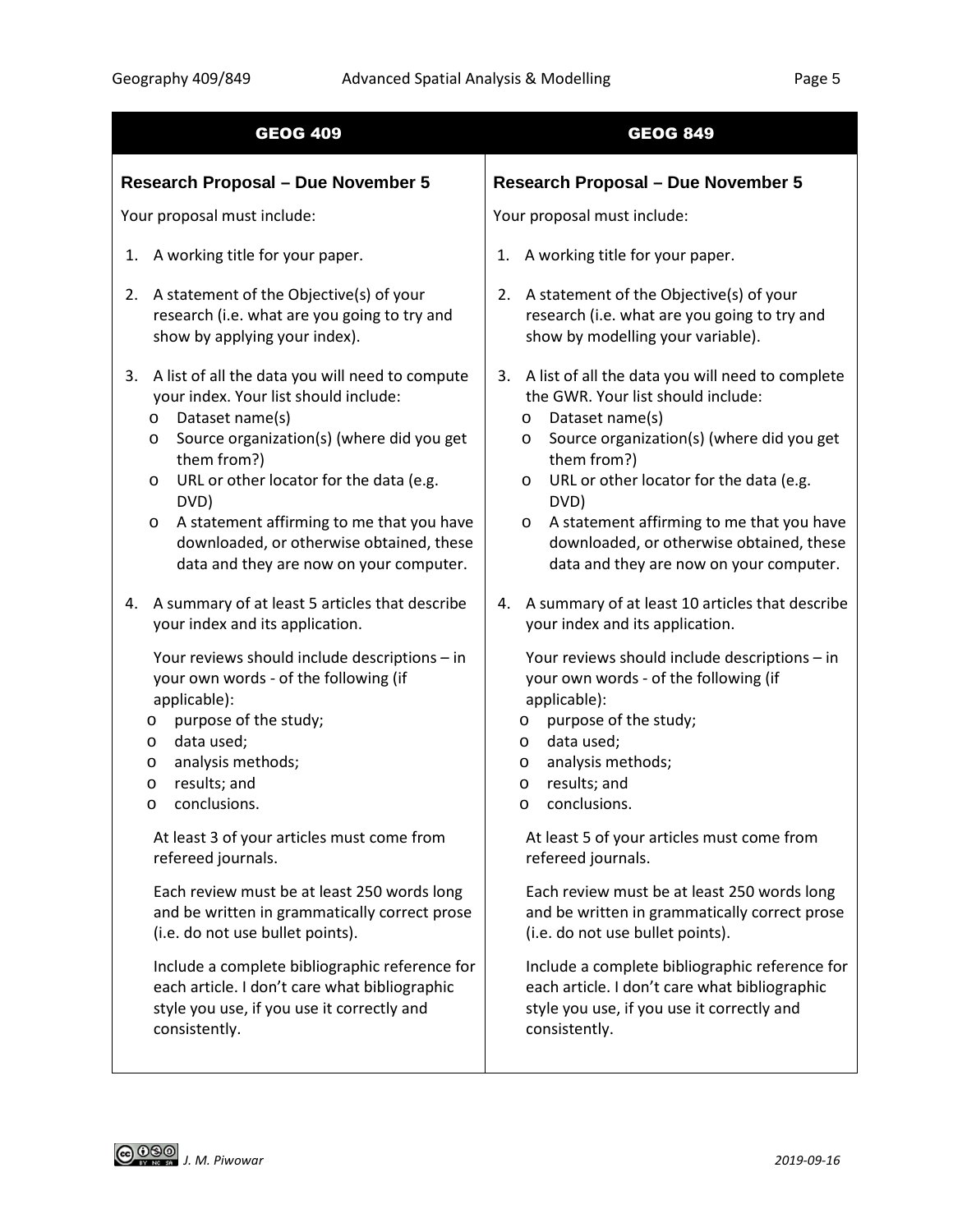## Both 409 and 849

### **Research Paper – Due December 16**

Prepare a research paper describing your analysis. In your paper you should:

- Introduce what you were trying to accomplish.
- Review of some previously published work on this topic.
- Describe the data and study area.
- Describe the analysis approach.
- Present results of your analysis (maps, graphs, or tables where relevant).
- Interpret your results.
- Discuss the assumptions and limitations of your work.
- Present a summary and conclusions.
- Provide suggestions for future research.

A research paper that earns top marks will be one that has the potential to be submitted to a refereed journal for publication.

Tips:

- o Use generic terms and concepts when you are discussing your methods. This means that you should avoid the use of ArcGIS-specific terminology and just describe the results of the process. For example, don't say: *The Majority Filter function of the ArcToolbox was used*. Rather, you should say something like: *To improve the accuracy and overall appearance of the results, small clusters of poorly classified pixels were removed*.
- o Every table and figure in your report must be numbered and labeled (table captions are placed above the table; figure captions go below the figure). Further, each table and figure must be referenced in the text.
- o Be sure to provide proper citations for all external information you use.
- o Refer to the attached grading rubric to see how I will be evaluating your paper.

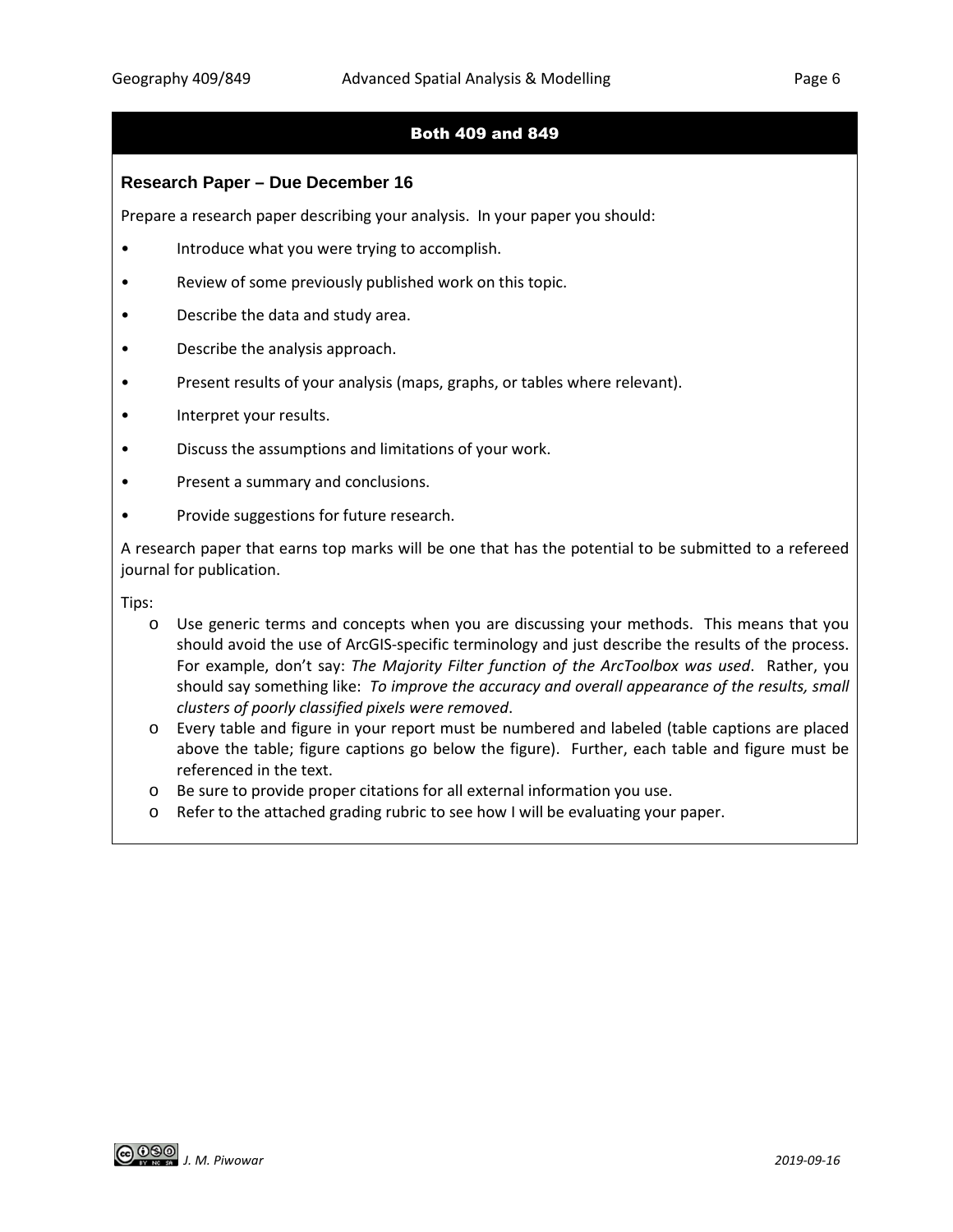**NAME: MARK: /5**

## **RESEARCH PROPOSAL GRADING RUBRIC**

| <b>Background</b><br>(1 marks)                                                                                                                                                                                        |  |  |
|-----------------------------------------------------------------------------------------------------------------------------------------------------------------------------------------------------------------------|--|--|
| A working title for your paper.                                                                                                                                                                                       |  |  |
| A statement of the Objective(s) of your research (i.e. what are you going to try and<br>show).                                                                                                                        |  |  |
| <b>Data Required</b><br>(1 marks)                                                                                                                                                                                     |  |  |
| Dataset name(s)                                                                                                                                                                                                       |  |  |
| Source organization(s) (where did you get them from?)                                                                                                                                                                 |  |  |
| URL or other locator for the data (e.g. DVD)                                                                                                                                                                          |  |  |
| A statement affirming to me that you have downloaded, or otherwise obtained,<br>these data and they are now on your computer.                                                                                         |  |  |
| Literature Review   GEOG 409:5 articles   GEOG 849: 10 articles  <br>(3 marks)                                                                                                                                        |  |  |
| A full bibliographic reference<br>$\bullet$                                                                                                                                                                           |  |  |
| A summary of the paper, including (where applicable):<br>$\bullet$<br>purpose of the study;<br>$\circ$<br>data used;<br>$\circ$<br>analysis methods;<br>$\circ$<br>results; and<br>$\circ$<br>conclusions.<br>$\circ$ |  |  |
| At least half of your articles must come from refereed journals.<br>$\bullet$                                                                                                                                         |  |  |
| Each review must be at least 250 words long and be written in grammatically correct<br>$\bullet$<br>prose (i.e. do not use bullet points).                                                                            |  |  |

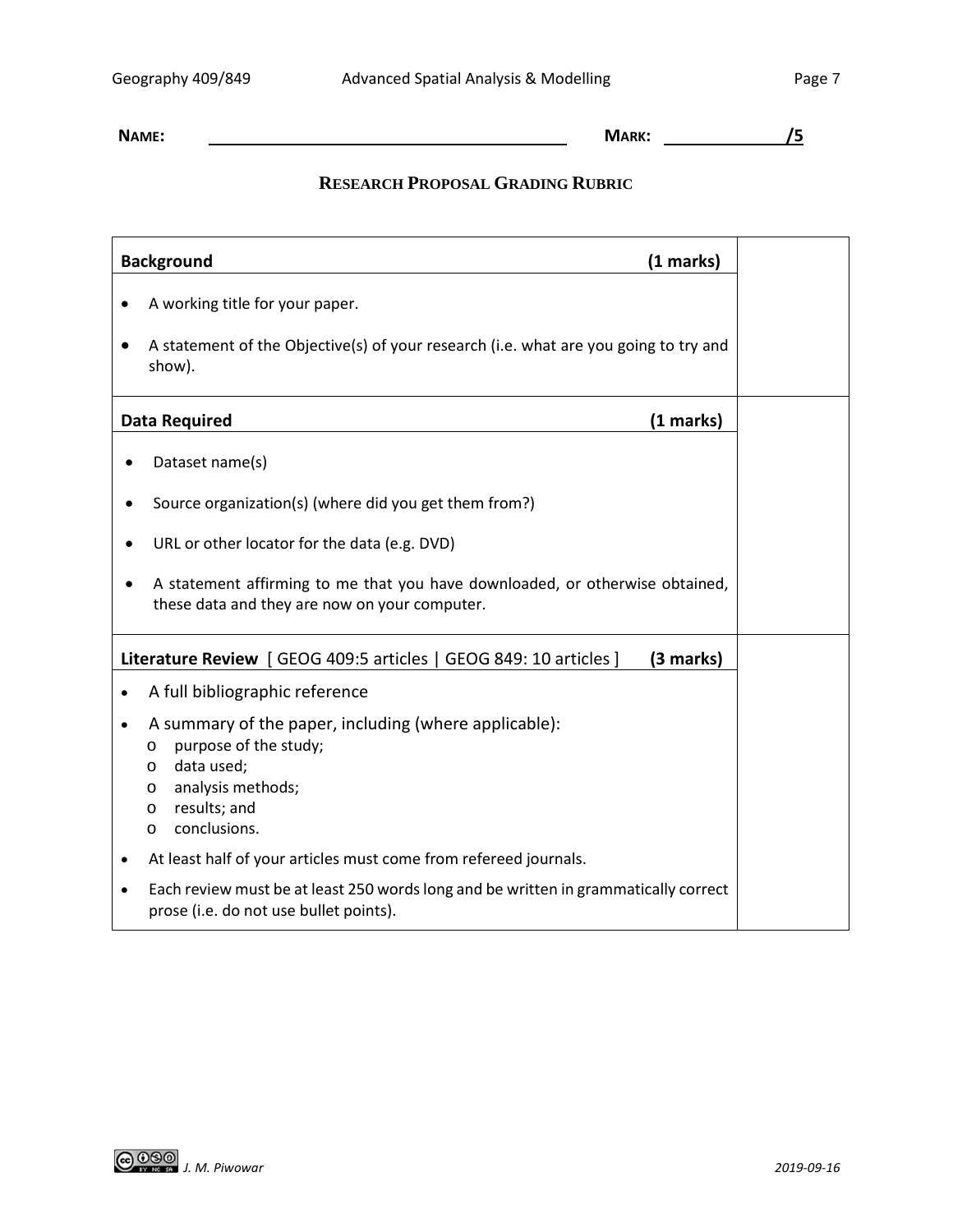$\blacksquare$ 

 $\overline{\phantom{a}}$ 

**NAME: MARK: /40**

### **RESEARCH PAPER GRADING RUBRIC**

A research paper that earns top marks will be one that has the potential to be submitted to a refereed journal for publication.

| <b>Introduction and Background</b>                                                 |                      |  |  |
|------------------------------------------------------------------------------------|----------------------|--|--|
| Introduction to what you were trying to accomplish.<br>$\bullet$                   |                      |  |  |
| What has been done by others?                                                      |                      |  |  |
| Objectives                                                                         |                      |  |  |
| Description of the study area.                                                     |                      |  |  |
|                                                                                    |                      |  |  |
| <b>Methods</b>                                                                     |                      |  |  |
| Description of data used in the analysis.<br>$\bullet$                             |                      |  |  |
| Description of analysis approach.<br>$\bullet$                                     |                      |  |  |
|                                                                                    |                      |  |  |
| <b>Results - Graphics</b>                                                          | $(10 \text{ marks})$ |  |  |
| Results of analysis (images, maps, graphs, or tables where relevant).<br>$\bullet$ |                      |  |  |
|                                                                                    |                      |  |  |
| <b>Results - Documentation</b>                                                     | $(10 \text{ marks})$ |  |  |
| Interpretation of results.<br>$\bullet$                                            |                      |  |  |
| Statement of limitations.                                                          |                      |  |  |
| Suggestions for further research.                                                  |                      |  |  |
|                                                                                    |                      |  |  |
| <b>General Presentation</b><br>(5 marks)                                           |                      |  |  |
| Neat and concise reporting.<br>$\bullet$                                           |                      |  |  |
| Free from spelling and grammar errors.                                             |                      |  |  |
| Organization - Paper is well laid-out using appropriate sections.                  |                      |  |  |